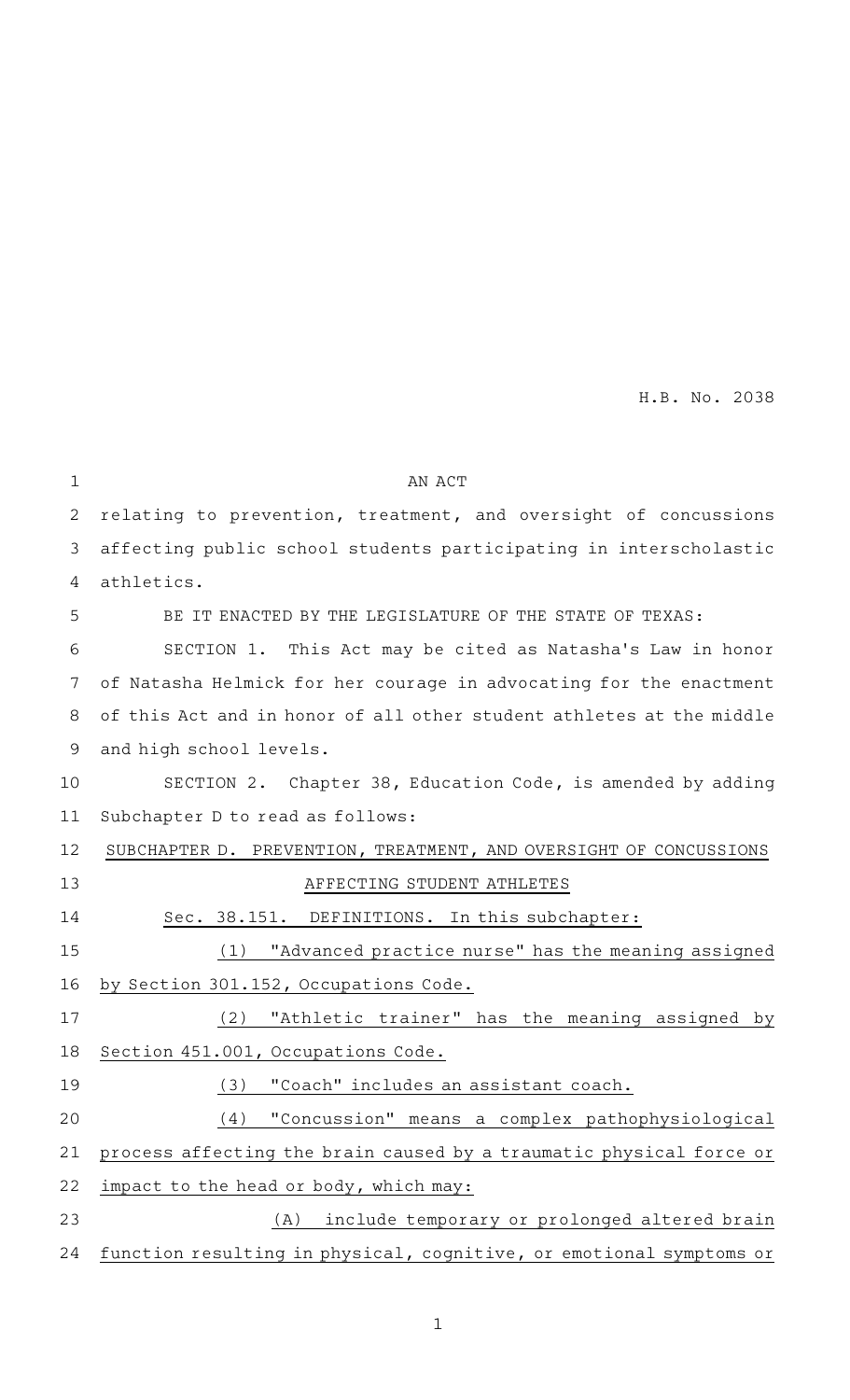| $\mathbf 1$ | altered sleep patterns; and                                             |
|-------------|-------------------------------------------------------------------------|
| 2           | involve loss of consciousness.<br>(B)                                   |
| 3           | "Licensed health care professional"<br>(5)<br>means<br>an               |
| 4           | advanced practice nurse, athletic trainer, neuropsychologist, or        |
| 5           | physician assistant, as those terms are defined by this section.        |
| 6           | "Neuropsychologist" means a person who:<br>(6)                          |
| 7           | (A) holds a license to engage in the practice of                        |
| 8           | psychology issued under Section 501.252, Occupations Code; and          |
| 9           | (B) specializes in<br>оf<br>the practice                                |
| 10          | neuropsychology.                                                        |
| 11          | "Open-enrollment charter school" includes a<br>(7)                      |
| 12          | school granted a charter under Subchapter E, Chapter 12.                |
| 13          | "Physician" means a person who holds a license to<br>(8)                |
| 14          | practice medicine in this state.                                        |
| 15          | "Physician assistant" means a person who holds a<br>(9)                 |
| 16          | license issued under Chapter 204, Occupations Code.                     |
| 17          | Sec. 38.152. APPLICABILITY. This subchapter applies to an               |
| 18          | interscholastic athletic activity, including practice<br>and            |
|             | 19 competition, sponsored or sanctioned by:                             |
| 20          | a school district, including a home-rule school<br>(1)                  |
| 21          | district, or a public school, including any school for which a          |
| 22          | charter has been granted under Chapter 12; or                           |
| 23          | (2)<br>the University Interscholastic League.                           |
| 24          | Sec. 38.153. OVERSIGHT OF CONCUSSIONS BY SCHOOL DISTRICTS               |
| 25          | SCHOOLS; RETURN-TO-PLAY PROTOCOL<br>AND<br>CHARTER<br>DEVELOPMENT<br>ΒY |
| 26          | CONCUSSION OVERSIGHT TEAM. (a) The governing body of each school        |
| 27          | district and open-enrollment charter school with students enrolled      |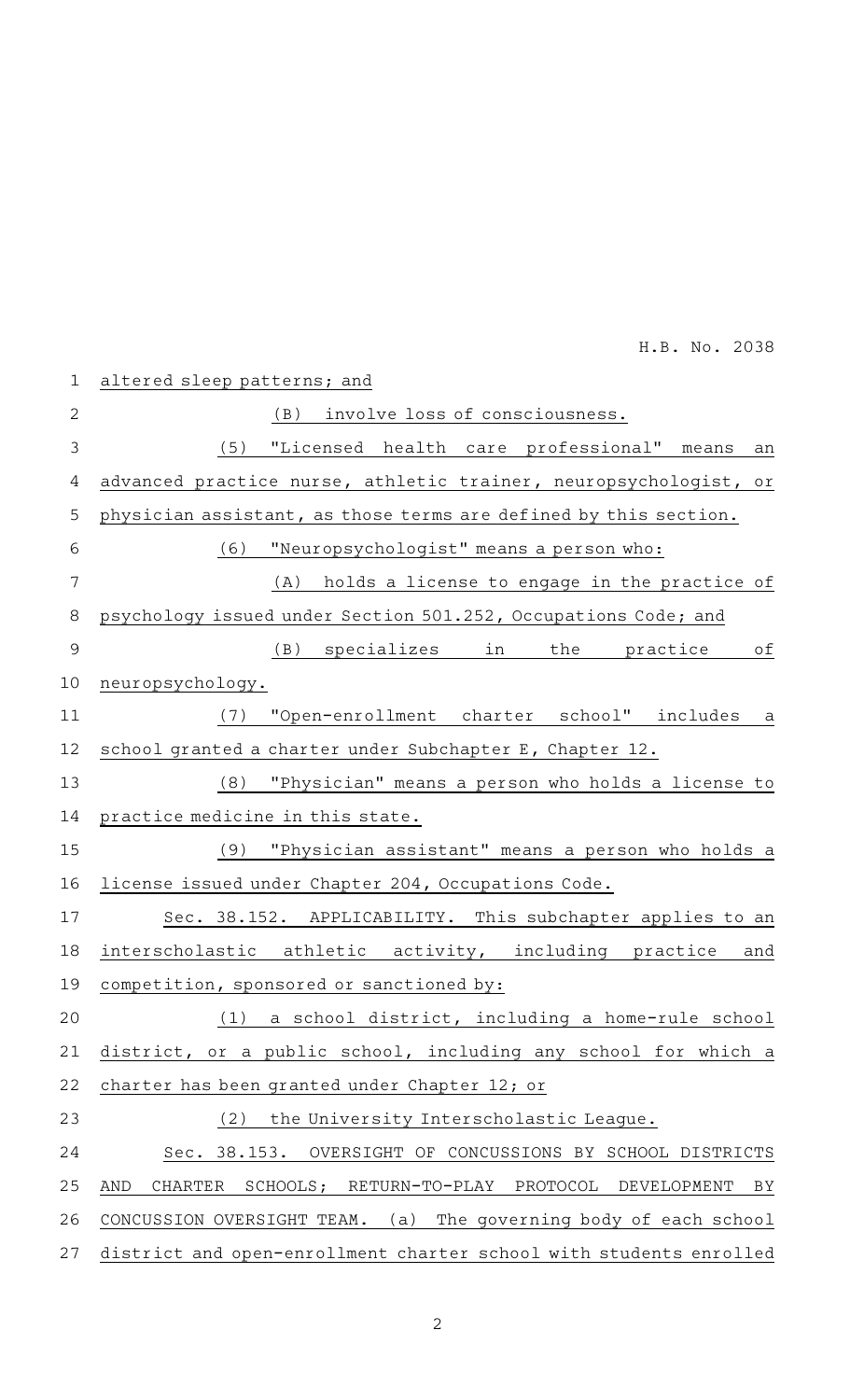H.B.ANo.A2038

|              | H.B. NO. ZU38                                                       |
|--------------|---------------------------------------------------------------------|
| $\mathbf 1$  | who participate in an interscholastic athletic activity shall       |
| $\mathbf{2}$ | appoint or approve a concussion oversight team.                     |
| $\mathsf 3$  | Each concussion oversight team shall establish a<br>(b)             |
| 4            | return-to-play protocol, based on peer-reviewed scientific          |
| 5            | evidence, for a student's return to interscholastic athletics       |
| 6            | practice or competition following the force or impact believed to   |
| 7            | have caused a concussion.                                           |
| 8            | Sec. 38.154. CONCUSSION OVERSIGHT TEAM: MEMBERSHIP. (a)             |
| $\mathsf 9$  | Each concussion oversight team must include at least one physician  |
| 10           | the greatest extent practicable, considering factors<br>and, to     |
| 11           | including the population of the metropolitan statistical area in    |
| 12           | which the school district or open-enrollment charter school is      |
| 13           | located, district or charter school student enrollment, and the     |
| 14           | availability of and access to licensed health care professionals in |
| 15           | the district or charter school area, must also include one or more  |
| 16           | of the following:                                                   |
| 17           | (1)<br>an athletic trainer;                                         |
| 18           | (2)<br>an advanced practice nurse;                                  |
| 19           | (3)<br>a neuropsychologist; or                                      |
| 20           | (4)<br>a physician assistant.                                       |
| 21           | If a school district or open-enrollment charter school<br>(b)       |
| 22           | employs an athletic trainer, the athletic trainer must be a member  |
| 23           | of the district or charter school concussion oversight team.        |
| 24           | Each member of the concussion oversight team must have<br>(c)       |
| 25           | had training in the evaluation, treatment, and oversight<br>оf      |
| 26           | concussions at the time of appointment or approval as a member of   |
| 27           | the team.                                                           |
|              |                                                                     |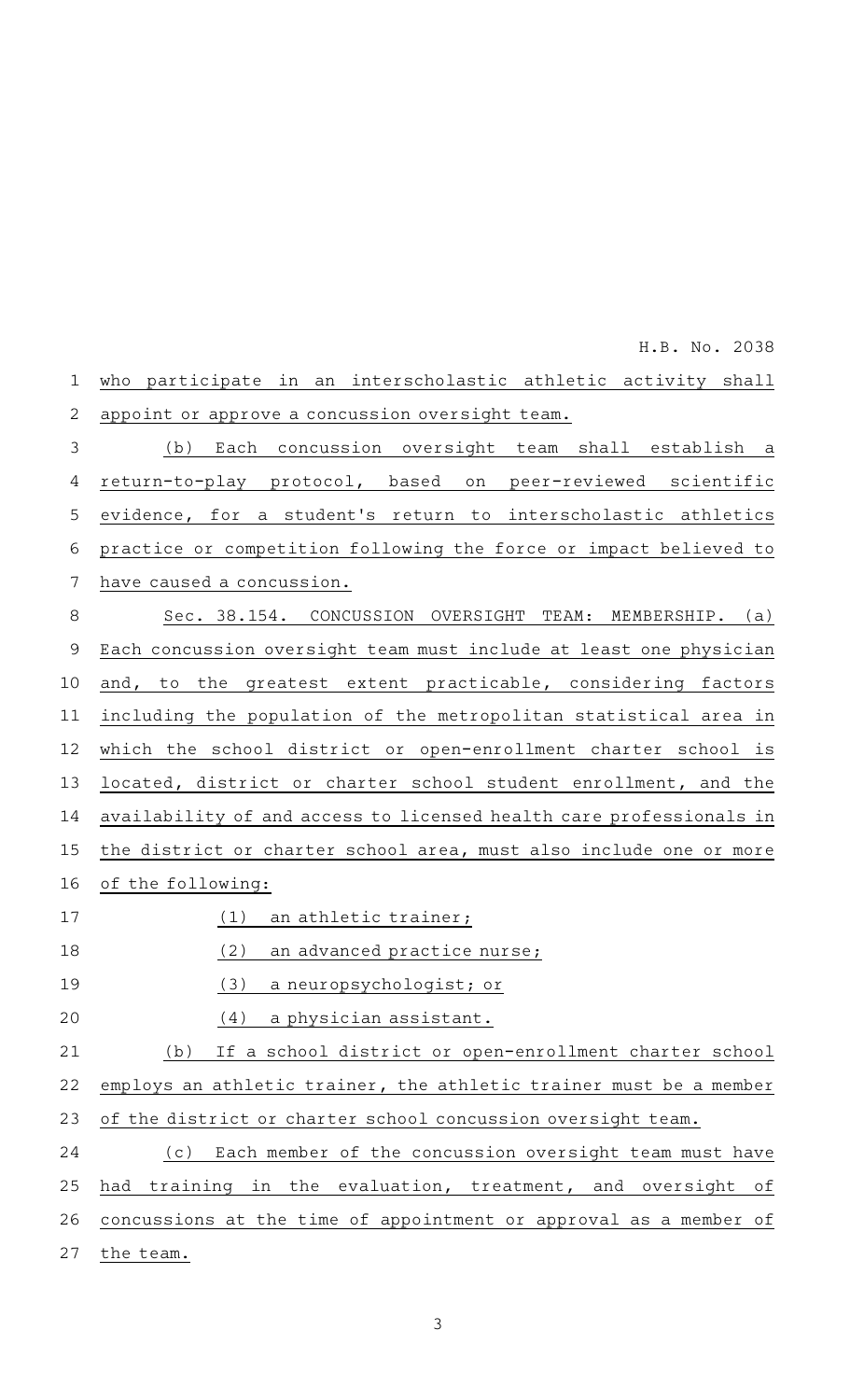Sec. 38.155. REQUIRED ANNUAL FORM ACKNOWLEDGING CONCUSSION INFORMATION. A student may not participate in an interscholastic athletic activity for a school year until both the student and the student's parent or quardian or another person with legal authority to make medical decisions for the student have signed a form for that school year that acknowledges receiving and reading written information that explains concussion prevention, symptoms, treatment, and oversight and that includes guidelines for safely resuming participation in an athletic activity following a concussion. The form must be approved by the University Interscholastic League. Sec. 38.156. REMOVAL FROM PLAY IN PRACTICE OR COMPETITION FOLLOWING CONCUSSION. A student shall be removed from an interscholastic athletics practice or competition immediately if one of the following persons believes the student might have sustained a concussion during the practice or competition:  $(1)$  a coach;  $(2)$  a physician; (3) a licensed health care professional; or  $(4)$  the student's parent or guardian or another person with legal authority to make medical decisions for the student. Sec. 38.157. RETURN TO PLAY IN PRACTICE OR COMPETITION. (a) A student removed from an interscholastic athletics practice or competition under Section 38.156 may not be permitted to practice or compete again following the force or impact believed to have caused the concussion until: (1) the student has been evaluated, using established 1 2 3 4 5 6 7 8 9 10 11 12 13 14 15 16 17 18 19 20 21 22 23 24 25 26 27

H.B. No. 2038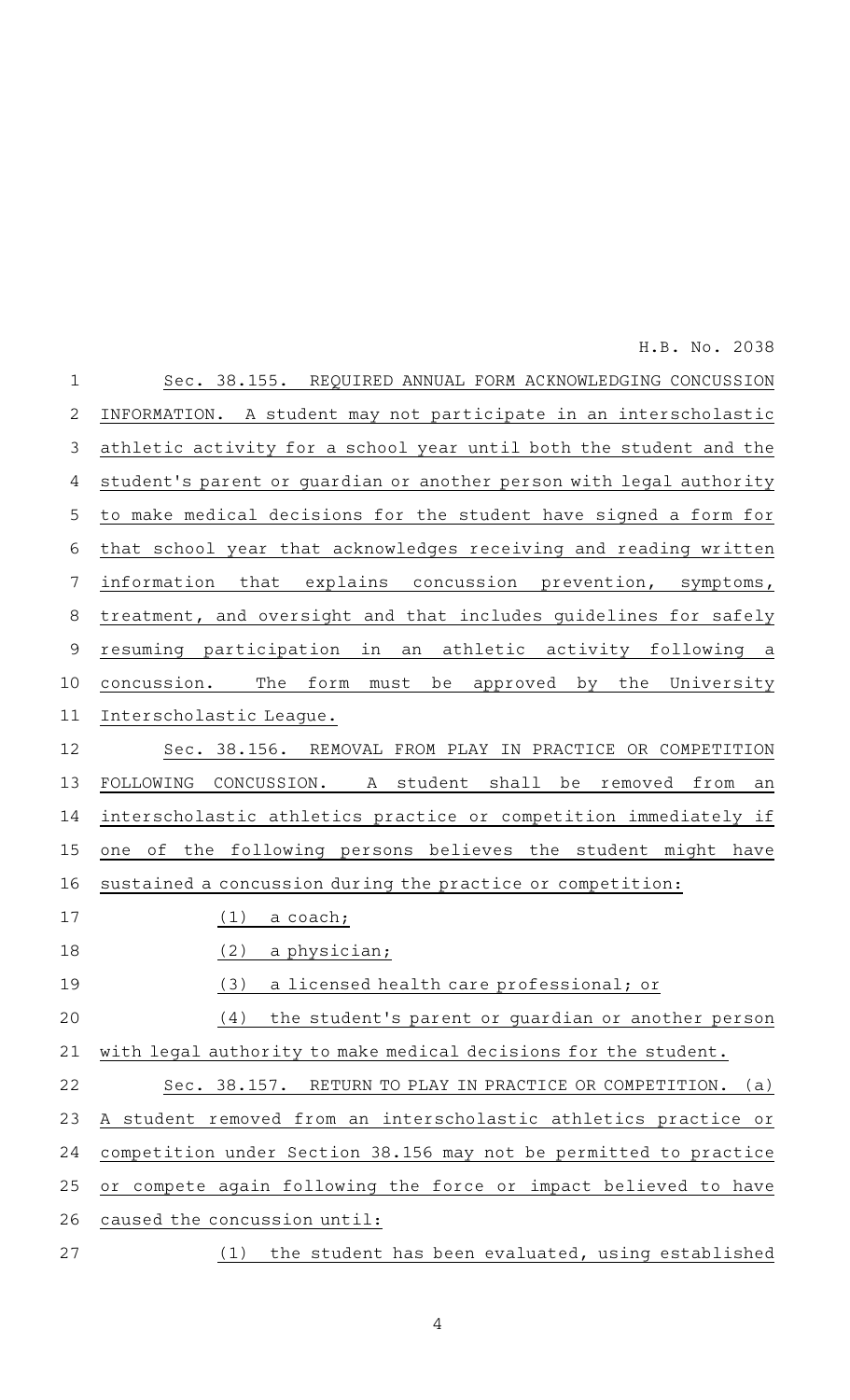medical protocols based on peer-reviewed scientific evidence, by a treating physician chosen by the student or the student 's parent or guardian or another person with legal authority to make medical decisions for the student; (2) the student has successfully completed each requirement of the return-to-play protocol established under Section 38.153 necessary for the student to return to play; (3) the treating physician has provided a written statement indicating that, in the physician's professional judgment, it is safe for the student to return to play; and  $(4)$  the student and the student's parent or guardian or another person with legal authority to make medical decisions for the student: (A) have acknowledged that the student has completed the requirements of the return-to-play protocol necessary for the student to return to play; (B) have provided the treating physician's written statement under Subdivision (3) to the person responsible for compliance with the return-to-play protocol under Subsection (c) and the person who has supervisory responsibilities under Subsection (c); and (C) have signed a consent form indicating that the person signing: (i) has been informed concerning and consents to the student participating in returning to play in accordance with the return-to-play protocol; (ii) understands the risks associated with 1 2 3 4 5 6 7 8 9 10 11 12 13 14 15 16 17 18 19 20 21 22 23 24 25 26 27 H.B. No. 2038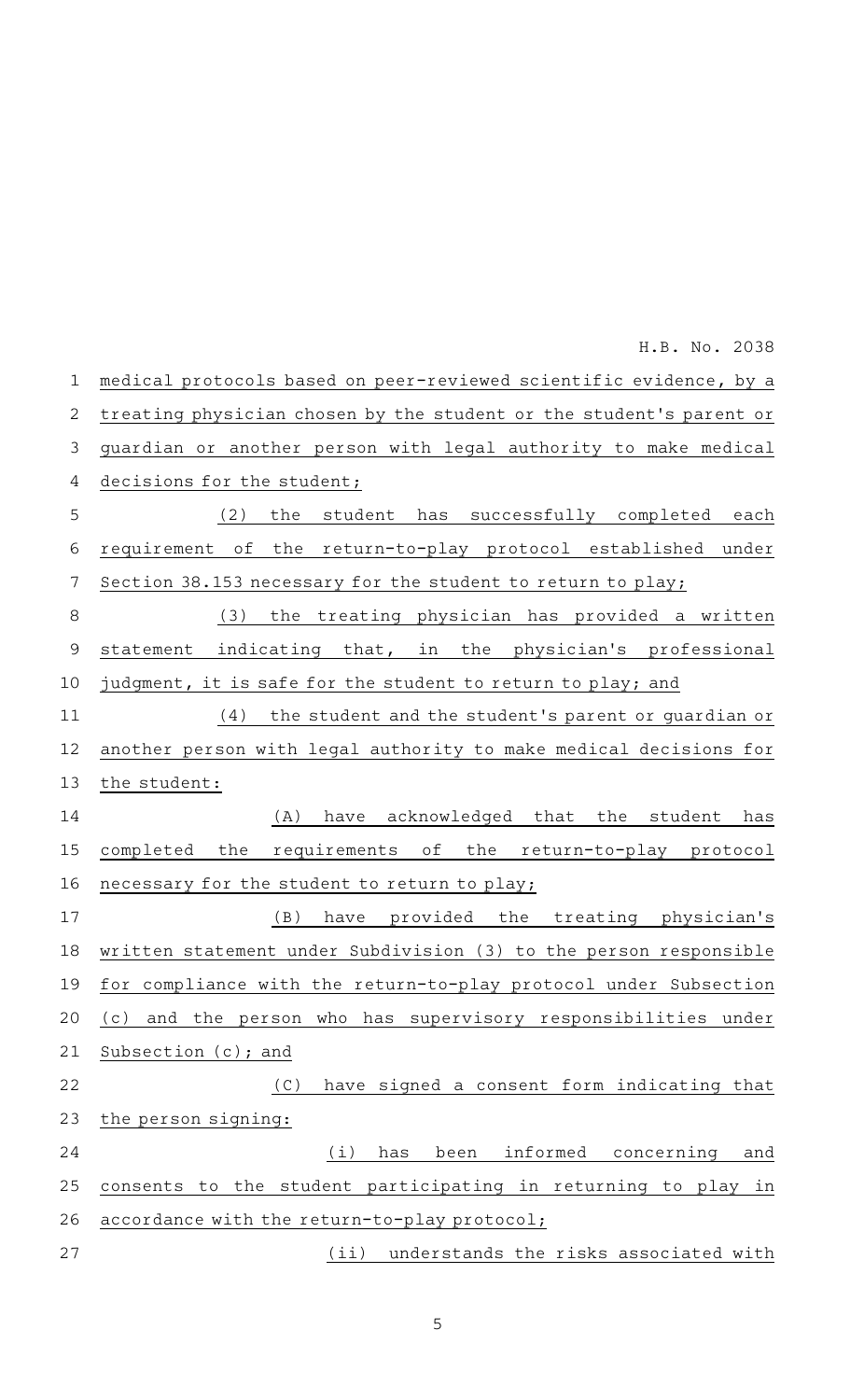| 1            | the student returning to play and will comply with any ongoing        |
|--------------|-----------------------------------------------------------------------|
| $\mathbf{2}$ | requirements in the return-to-play protocol;                          |
| 3            | (iii) consents to the disclosure to                                   |
| 4            | appropriate persons, consistent with the Health Insurance             |
| 5            | Portability and Accountability Act of 1996 (Pub. L. No. 104-191),     |
| 6            | of the treating physician's written statement under Subdivision (3)   |
| 7            | and, if any, the return-to-play recommendations of the treating       |
| 8            | physician; and                                                        |
| 9            | understands the immunity provisions<br>(iv)                           |
| 10           | under Section 38.159.                                                 |
| 11           | A coach of an interscholastic athletics team may not<br>(b)           |
| 12           | authorize a student's return to play.                                 |
| 13           | The school district superintendent or<br>(c)<br>the                   |
| 14           | superintendent's designee or, in the case of a home-rule school       |
| 15           | district or open-enrollment charter school, the person who serves     |
| 16           | the function of superintendent or that person's designee shall        |
| 17           | supervise an athletic trainer or other person responsible for         |
| 18           | compliance with the return-to-play protocol. The person who has       |
| 19           | supervisory responsibilities under this subsection may not be a       |
| 20           | coach of an interscholastic athletics team.                           |
| 21           | The<br>University<br>Sec. 38.158.<br>TRAINING<br>COURSES. (a)         |
| 22           | Interscholastic<br>shall<br>for<br>coaches<br>оf<br>Leaque<br>approve |
| 23           | interscholastic athletic activities training courses that provide     |
| 24           | for not less than two hours of training in the subject matter of      |
| 25           | concussions, including evaluation, prevention, symptoms, risks,       |
| 26           | and long-term effects. The league shall maintain an updated list of   |
| 27           | individuals and organizations authorized by the league to provide     |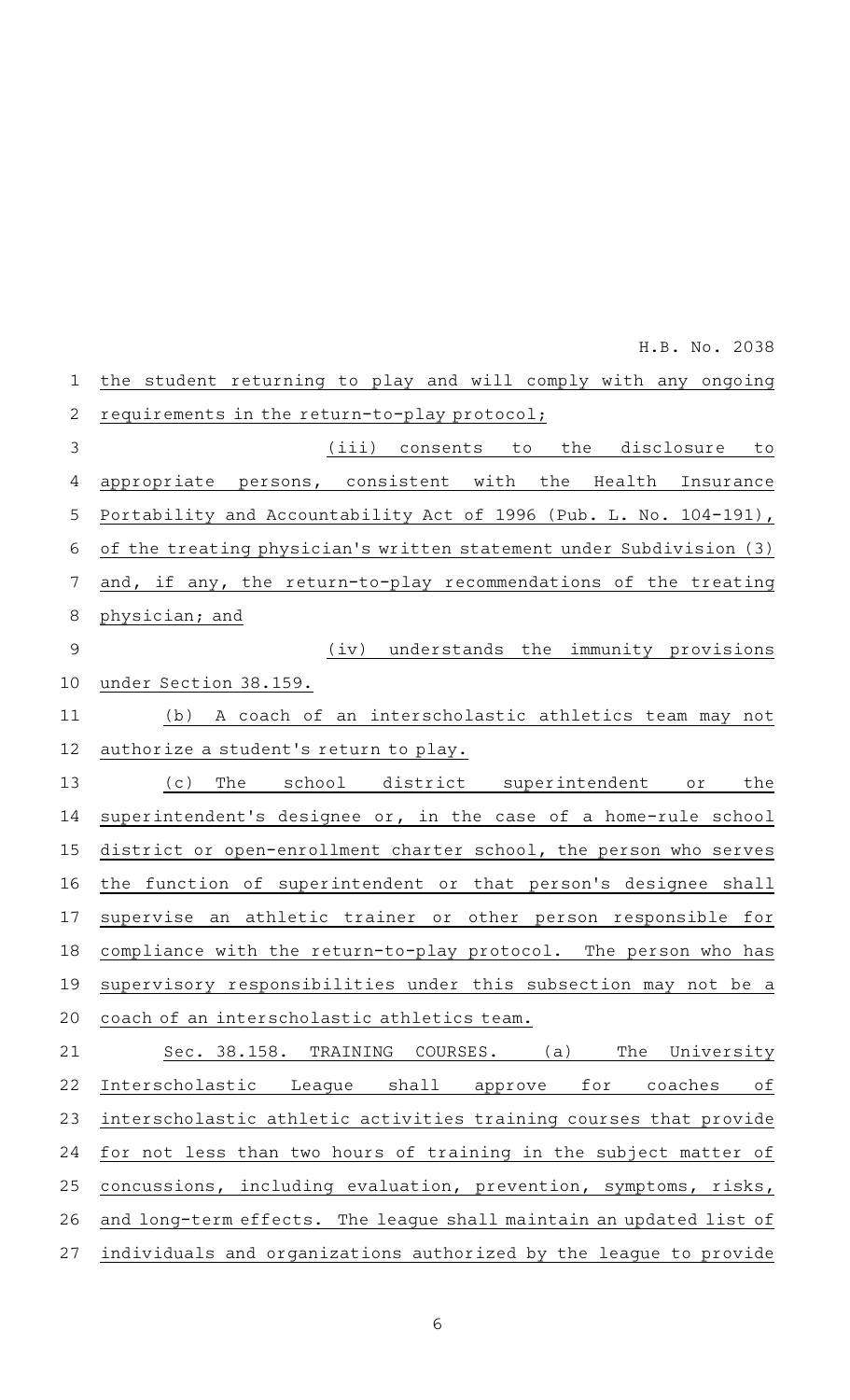| $\mathbf 1$    | the training.                                                       |
|----------------|---------------------------------------------------------------------|
| $\overline{2}$ | The Department of State Health Services Advisory Board<br>(b)       |
| 3              | of Athletic Trainers shall approve for athletic trainers training   |
| 4              | courses in the subject matter of concussions and shall maintain an  |
| 5              | updated list of individuals and organizations authorized by the     |
| 6              | board to provide the training.                                      |
| 7              | The following persons must take a training course in<br>( C )       |
| 8              | accordance with Subsection (e) from an authorized training provider |
| $\mathsf 9$    | at least once every two years:                                      |
| 10             | (1)<br>a coach of an interscholastic athletic activity;             |
| 11             | (2)<br>a licensed health care professional who serves as            |
| 12             | of a concussion oversight team and is an employee,<br>a member      |
| 13             | representative, or agent of a school district or open-enrollment    |
| 14             | charter school; and                                                 |
| 15             | a licensed health care professional who serves on<br>(3)            |
| 16             | a volunteer basis as a member of a concussion oversight team for a  |
| 17             | school district or open-enrollment charter school.                  |
| 18             | (d)<br>A physician who serves as a member of a concussion           |
| 19             | oversight team shall, to the greatest extent practicable,           |
| 20             | periodically take an appropriate continuing medical education       |
| 21             | course in the subject matter of concussions.                        |
| 22             | For purposes of Subsection (c):<br>(e)                              |
| 23             | a coach must take a course described by Subsection<br>(1)           |
| 24             | $(a)$ ;                                                             |
| 25             | (2)<br>an athletic trainer must take:                               |
| 26             | a course described by Subsection (b); or<br>(A)                     |
| 27             | a course concerning the subject matter of<br>(B)                    |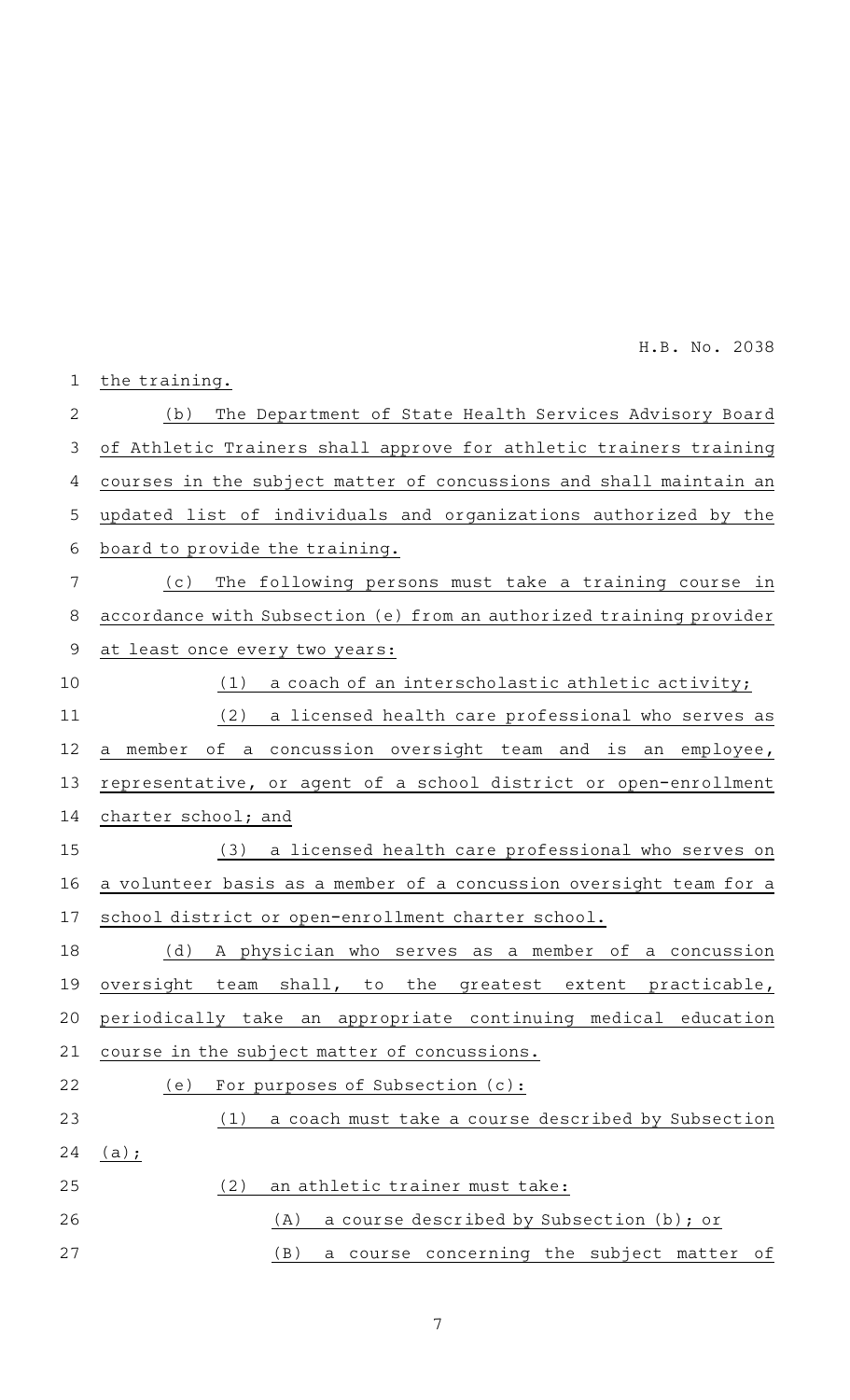concussions that has been approved for continuing education credit by the appropriate licensing authority for the profession; and (3) a licensed health care professional, other than an athletic trainer, must take: (A) a course described by Subsection (a) or (b); or (B) a course concerning the subject matter of concussions that has been approved for continuing education credit by the appropriate licensing authority for the profession. (f) Each person described by Subsection (c) must submit proof of timely completion of an approved course in compliance with Subsection (e) to the school district superintendent or the superintendent's designee or, in the case of a home-rule school district or open-enrollment charter school, a person who serves the function of a superintendent or that person's designee. (g) A licensed health care professional who is not in compliance with the training requirements under this section may not serve on a concussion oversight team in any capacity. Sec. 38.159. IMMUNITY. This subchapter does not: (1) waive any immunity from liability of a school district or open-enrollment charter school or of district or charter school officers or employees; (2) create any liability for a cause of action against a school district or open-enrollment charter school or against district or charter school officers or employees; (3) waive any immunity from liability under Section 74.151, Civil Practice and Remedies Code; or 1 2 3 4 5 6 7 8 9 10 11 12 13 14 15 16 17 18 19 20 21 22 23 24 25 26 27 H.B. No. 2038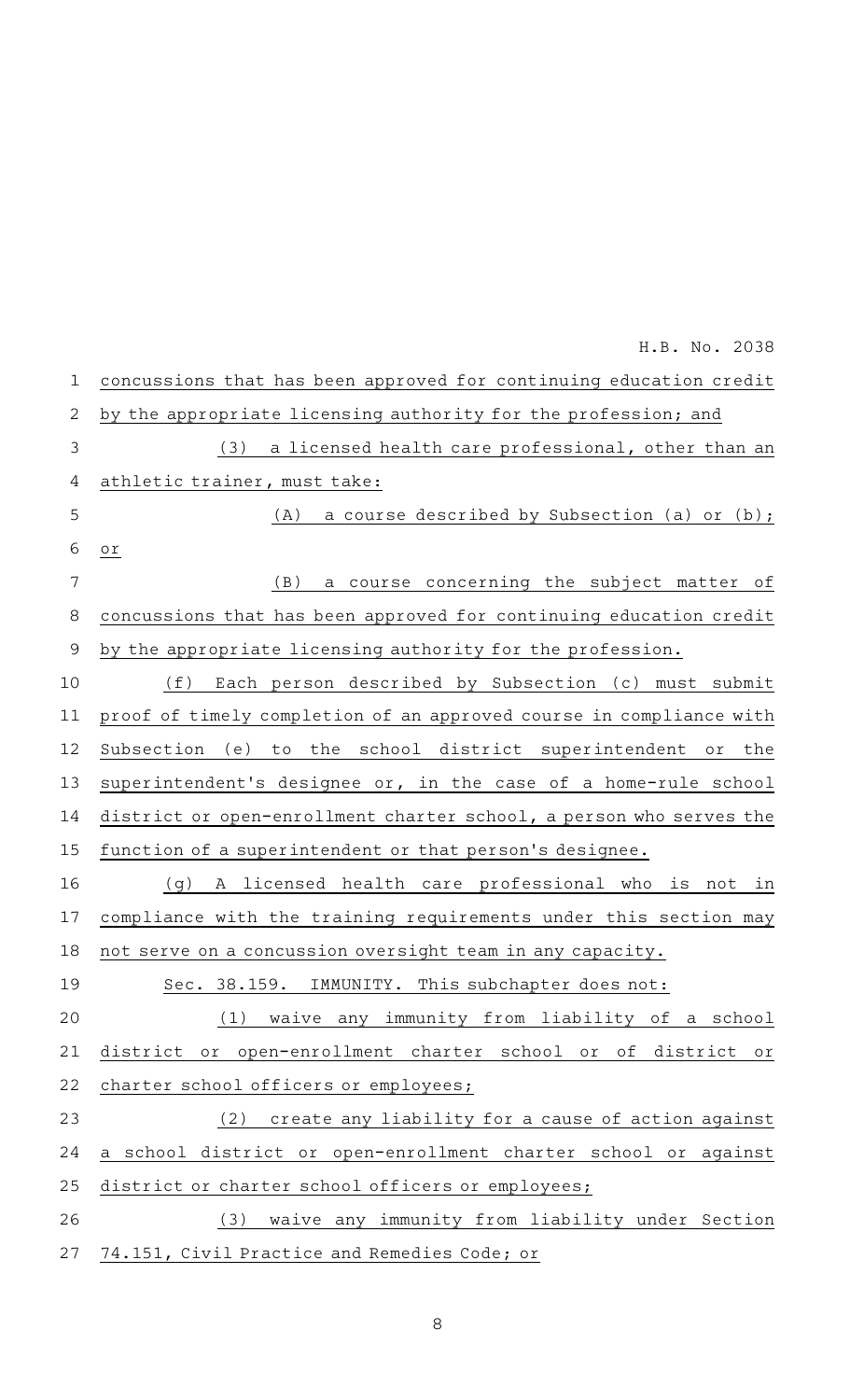(4) create any cause of action or liability for a member of a concussion oversight team arising from the injury or death of a student participating in an interscholastic athletics practice or competition, based on service or participation on the concussion oversight team. 1 2 3 4 5

Sec. 38.160. RULES. The commissioner may adopt rules as necessary to administer this subchapter. 6 7

SECTION 3. Subchapter D, Chapter 38, Education Code, as added by this Act, applies beginning with the 2011-2012 school year. 8 9 10

SECTION 4. Notwithstanding Section 38.158(f), Education Code, as added by this Act, a person required under Section 38.158(c), Education Code, as added by this Act, to take a training course in the subject of concussions must initially complete the training course not later than September 1, 2012. 11 12 13 14 15

SECTION 5. This Act takes effect immediately if it receives a vote of two-thirds of all the members elected to each house, as provided by Section 39, Article III, Texas Constitution. If this Act does not receive the vote necessary for immediate effect, this Act takes effect September 1, 2011. 16 17 18 19 20